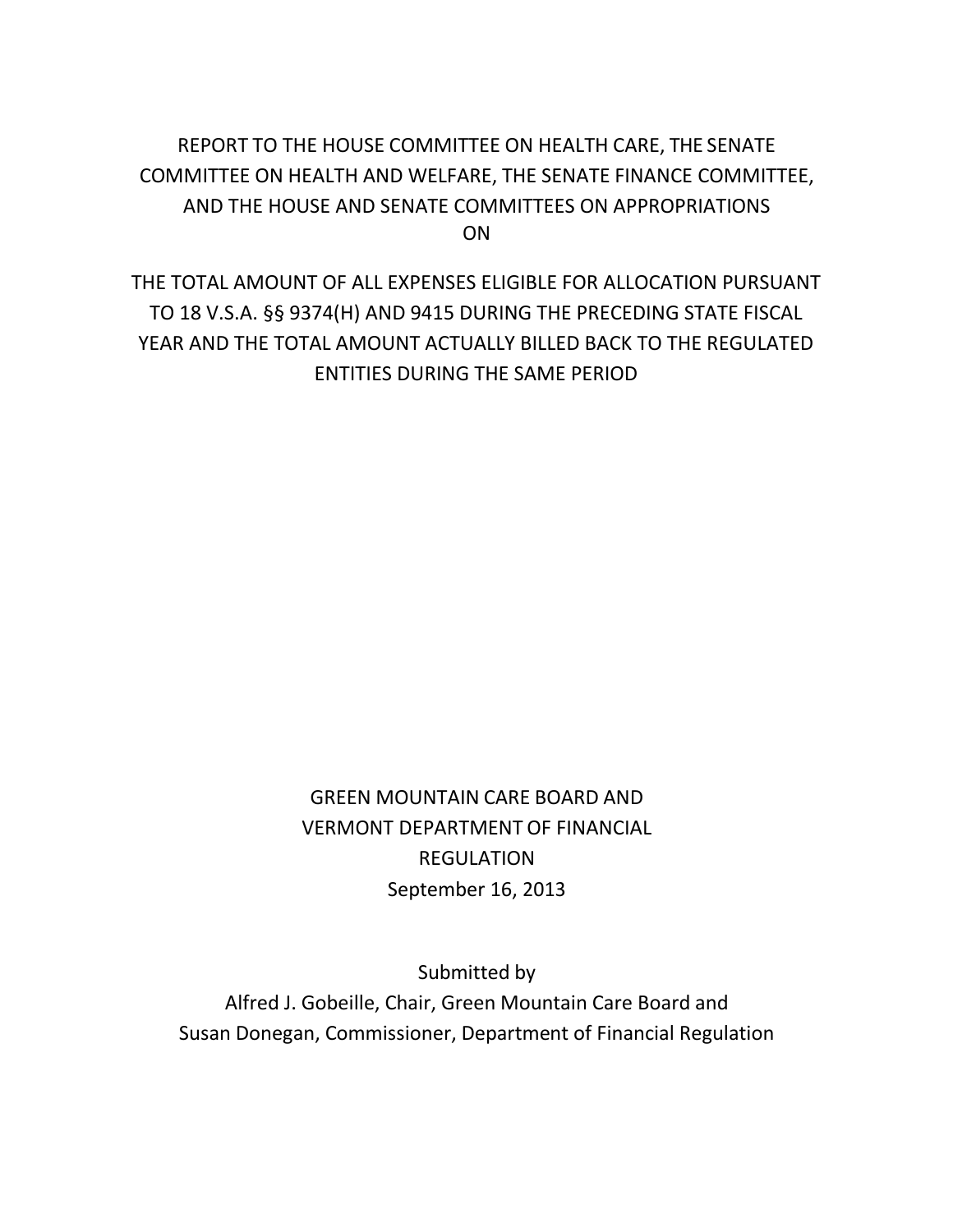Section 37c of Act 79 of the Acts of 2013 requires that no later than September 15<sup>th</sup>, the Vermont Department of Financial Regulation (Department) and the Green Mountain Care Board (Board) submit a report regarding: "**the total amount of all expenses eligible for allocation pursuant to 18 V.S.A. §§ 9374(h) and 9415 during the preceding state fiscal year and the total amount actually billed back to the regulated entities during the same period."** This report must be submitted to the House Committee on Health Care, the Senate Committees on Health and Welfare and on Finance, and the House and Senate Committees on Appropriations. The Department and the Board must also present this information to the Joint Fiscal Committee at its September meeting.

## *Background*

The initial authorizing legislation for this bill back was passed in 1996 to support the activities of the Health Care Authority (HCA). When the HCA moved into the Vermont Department of Banking, Insurance, Securities and Health Care Administration (BISCHA), the authority for this bill back transferred to BISHCA (now the Department). Act 171 of the Acts of 2012 authorized the Board to bill back to hospitals and insurance carriers costs of certain activities related to health care system oversight. 2012, No. 171 (adj. sess.), § 5. Accordingly, prior to the 2013 legislative session, Vermont law provided that "[e]xpenses incurred to obtain information, analyze expenditures, review hospital budgets, and for any other contracts authorized by" the Department or the Board "shall be borne as follows:"

- 40% by the State;
- 15% by the hospitals;
- 15% by nonprofit hospital and medical service corporations; and
- 15% by health insurance companies, and 15% by health maintenance organizations.

## 18 V.S.A. §§ 9374(h)(1) & 9415(a).

In the February 1, 2013 "Report on How Hospitals and Health Insurers Finance Regulatory Activities,"<sup>[1](#page-1-0)</sup> the Department and the Board explained that they have not been charging the full 60 percent burden of the regulatory processes described in statute. In recent years, the annual amount has ranged from \$395,000-\$650,000, which did not cover the allowable amount. Because of this, the Legislature requested in Act 79 that the Department and the Board report on what was billed back each year and why, if applicable, the Department and the Board did not charge the full 60 percent burden. 2013, No. 79 (adj. sess.), § 37c. Act 79 also added statutory language that affords the Board and the Department discretion over the scope and the amount of the bill back. *See* 18 V.S.A. § 9374(h)(2) ("The Board may determine the scope of the incurred expenses to be allocated pursuant to the [above] formula . . . if, in the Board's

<span id="page-1-0"></span><sup>&</sup>lt;sup>1</sup> This report is found here: <u>http://gmcboard.vermont.gov/sites/gmcboard/files/Billback\_Rpt\_020113.pdf</u>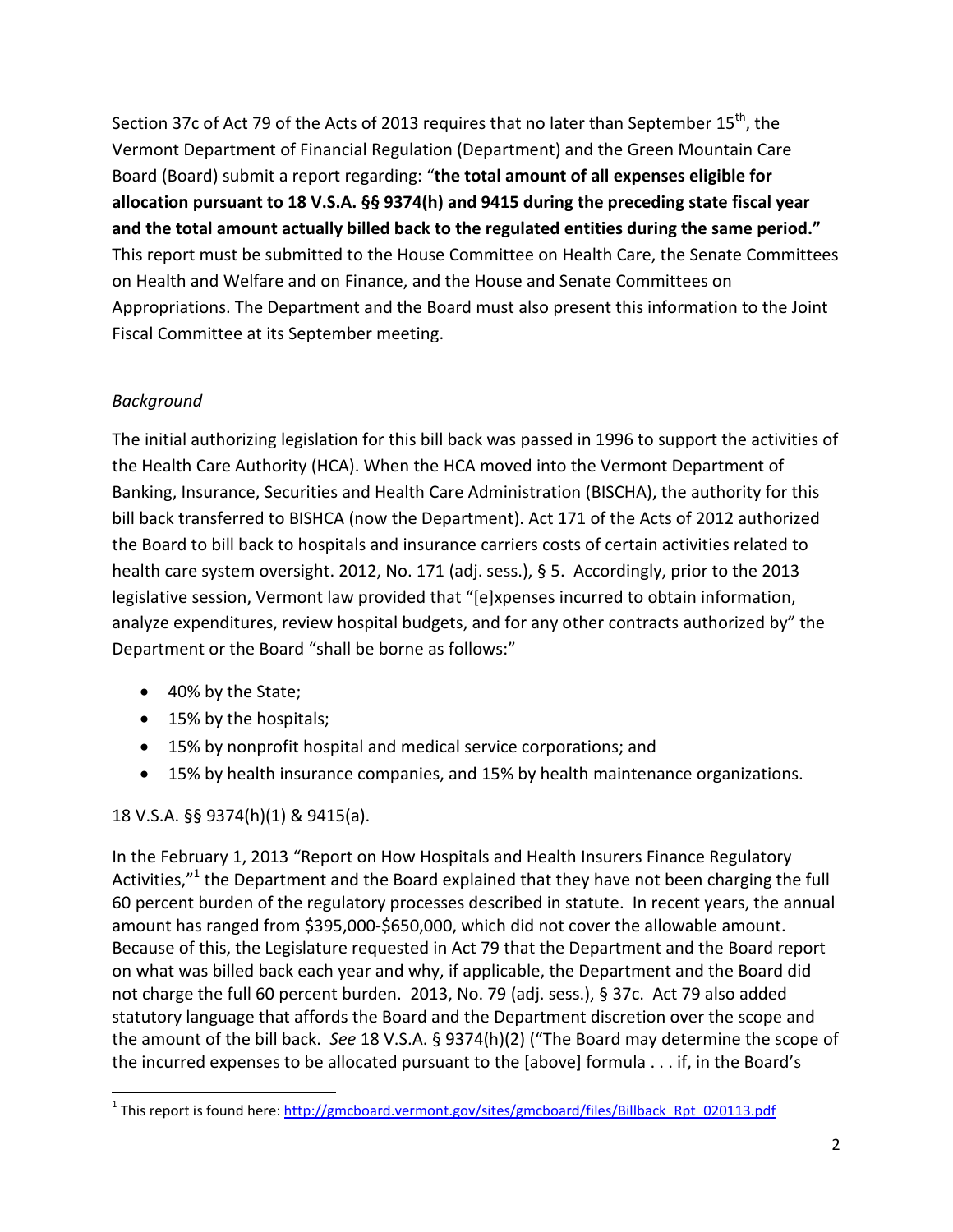discretion, the expenses to be allocated are in the best interests of the regulated entities and of the State."); 18 V.S.A. § 9415(b) (same language for the Department). Finally, Act 79 expanded the scope of the bill back to include funding for the office of the Health Care Advocate and for staffing related to the publication of the hospital community reports required by 18 V.S.A. § 9405b. 2013, No. 79 (adj. sess.), §§ 37d, 50(c). Those changes are in effect for FY14 and do not affect the numbers in this report.

### *FY13 Bill Back*

In FY13, the Department and the Board billed back for \$395,117. All of the regulatory activities eligible for bill back exceed \$3 million annually, and therefore the regulated entities' full 60 percent share would be at least \$1.8 million. The Department and the Board, however, determined that the industry should not bear the full 60 percent burden of the regulatory processes spelled out in statute, recognizing that any additional burden to hospitals and insurance carriers will be passed through to Vermont's small businesses and consumers. Further, the Board and the Department are committed to limiting the impact of these government programs on Vermonters and sought to maximize other funding sources. In FY13, the Board and the Department received federal grant funding to offset many of these program costs and thereby limit the amount of the FY13 bill back.

The FY13 bill back detail is in Tables 1 and 2 below.

| <b>Hospital Name</b>                          | Assessment |
|-----------------------------------------------|------------|
| <b>Brattleboro Memorial Hospital</b>          | \$3,530    |
| <b>Copley Hospital</b>                        | \$3,735    |
| <b>Central Vermont Medical Center</b>         | \$6,783    |
| <b>Grace Cottage Hospital</b>                 | \$426      |
| <b>Fletcher Allen Health Care</b>             | \$40,313   |
| <b>Gifford Medical Center</b>                 | \$2,601    |
| <b>Mt. Ascutney Hospital</b>                  | \$923      |
| <b>North Country Hospital</b>                 | \$3,137    |
| <b>Northeastern Vermont Regional Hospital</b> | \$2,700    |
| <b>Northwestern Medical Center</b>            | \$4,612    |
| <b>Porter Hospital</b>                        | \$3,346    |
| <b>Rutland Regional Medical Center</b>        | \$13,671   |
| <b>Southwestern Vermont Medical Center</b>    | \$8,080    |
| <b>Springfield Hospital</b>                   | \$4,947    |
| <b>TOTAL</b>                                  | \$98,804   |

#### **Table 1: Hospital Budget Assessment FY13**